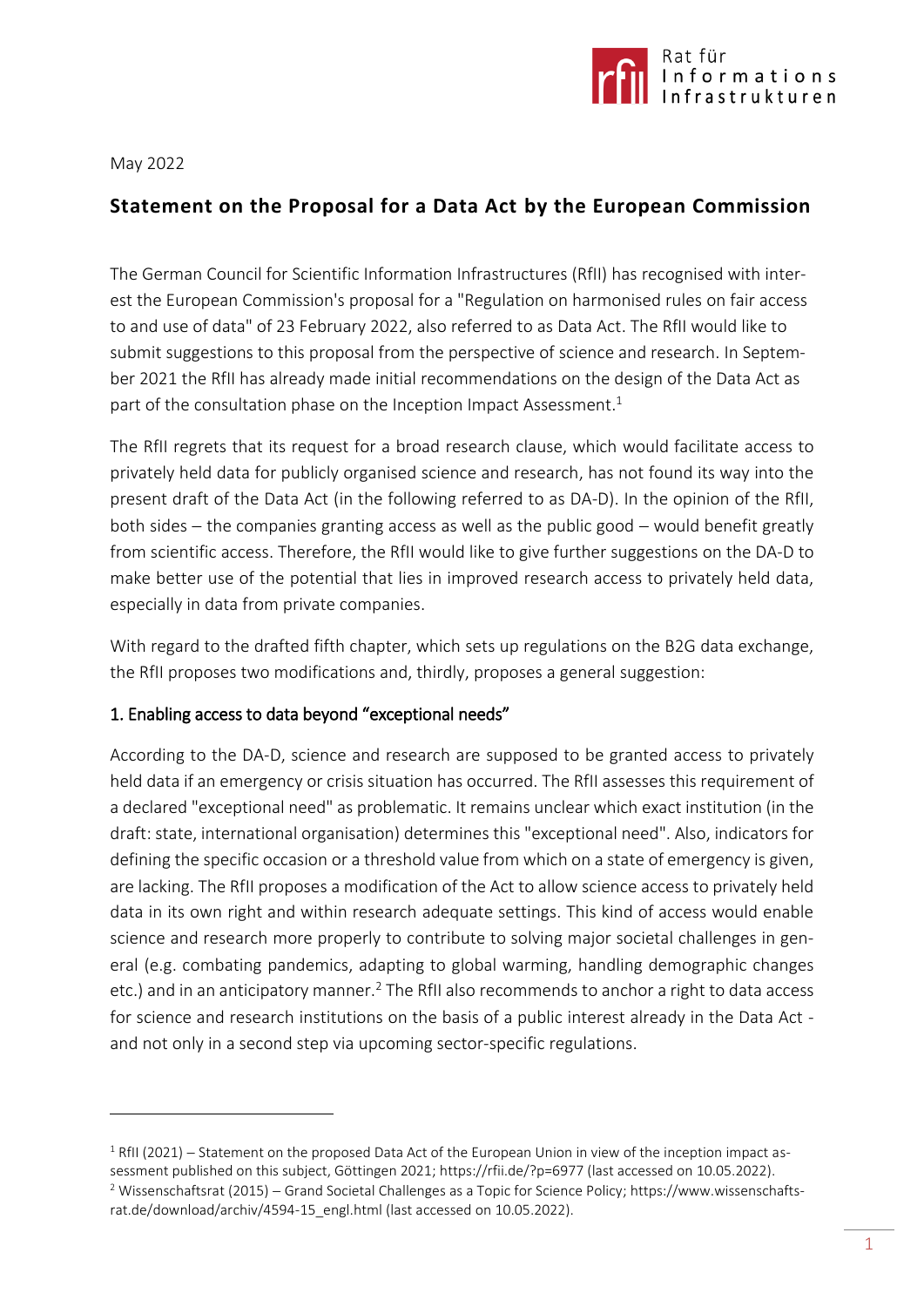This could be achieved, for example, through an amendment within the Data Act by explicitly emphasising under Article 15 that public bodies and even more explicitly: publicly organised scientific institutions are allowed to access data on the basis of a justified general "public interest".<sup>3</sup> The term "public interest" is common in the legal systems of the EU member states. Through this approach public bodies in generally would achieve a flexible and appropriate range of access to data. Data access for science and research should then be granted sectorspecific via legitimated and quality assured bodies, e.g. certified data trustees (see section 3).<sup>4</sup> Public bodies requesting data − including publicly organised science and research − will then have to guarantee in a legally binding manner that the requested data will neither be passed on to third parties nor used for commercial purposes without the explicit authorisation of the data holders or data producers. The body requesting the data has to give account of the scientific use of the data upon request.

Likewise, the DA-D could emphasise that a regulated access to privately held data beyond specific emergency situations is of great importance for the common good. This could be more strongly highlighted in the Data Act, for example in the recitals. Against this background, it could also be made clear that beyond the Data Act further regulations of data access are possible or even desirable (e.g. at member state level). In this context, the protection of corporate trade secrets and business models must be taken into account appropriately (see above).

# 2. Limiting costs for data access on part of science

 $\overline{a}$ 

In the view of the RfII, care should be taken in the regulations under Article 20 to ensure that publicly funded science and research does not have to reimburse the companies that provide data for more than an expense allowance. Furthermore, the costs must be proven transparently. Cost neutrality for the companies providing the data should be the goal here. If the request for data access is made according to the scope 15 b and c (i.e. inter alia for the prevention of an emergency situation), it should be legally excluded that companies are allowed to charge a "reasonable margin" for the provision of data, which goes beyond a mere compensation for expenses. Such regulations would both help to compensate for the efforts made by the companies and take into account the essential contribution that science and research make to the common good. The RfII sees a certain risk in the proposed regulations in DA-D to enable private companies charging prohibitive fees, which would result in making scientific requests for data

 $3$  The Think Tank Open Future also argues in this direction: Open Future Policy brief #2.2 – Data Act: Business to Government Data Sharing.

<sup>4</sup> On the regulation of data trustees, see, among others Louisa Specht-Riemenschneider/ Wolfgang Kerber (2022) Designing Data Trustees. A Purpose-Based Approach; [https://www.kas.de/documents/252038/16166715/De](https://www.kas.de/documents/252038/16166715/Designing+Data+Trustees.pdf/3523489b-2611-a12a-f187-3e770d1a9d94)[signing+Data+Trustees.pdf/3523489b-2611-a12a-f187-3e770d1a9d94](https://www.kas.de/documents/252038/16166715/Designing+Data+Trustees.pdf/3523489b-2611-a12a-f187-3e770d1a9d94) (last accessed on 10.05.2022). In the German science system, accredited research data centers (FDZ) perform comparable functions and regulate, for example, the access of scientists to data from the Federal Bank (Bundesbank), social insurance institutions, statistical offices or large panel studies. In this context, the FDZ also decide, depending on the research purpose and justification of the research interest, on questions considering the design of access (remote or local) and the depth of access (granularity and degrees of anonymisation and/or pseudonymisation of data sets). The RfII considers this solution, which is established in the area of economic and social data, to be transferable to other sectors and scientific fields.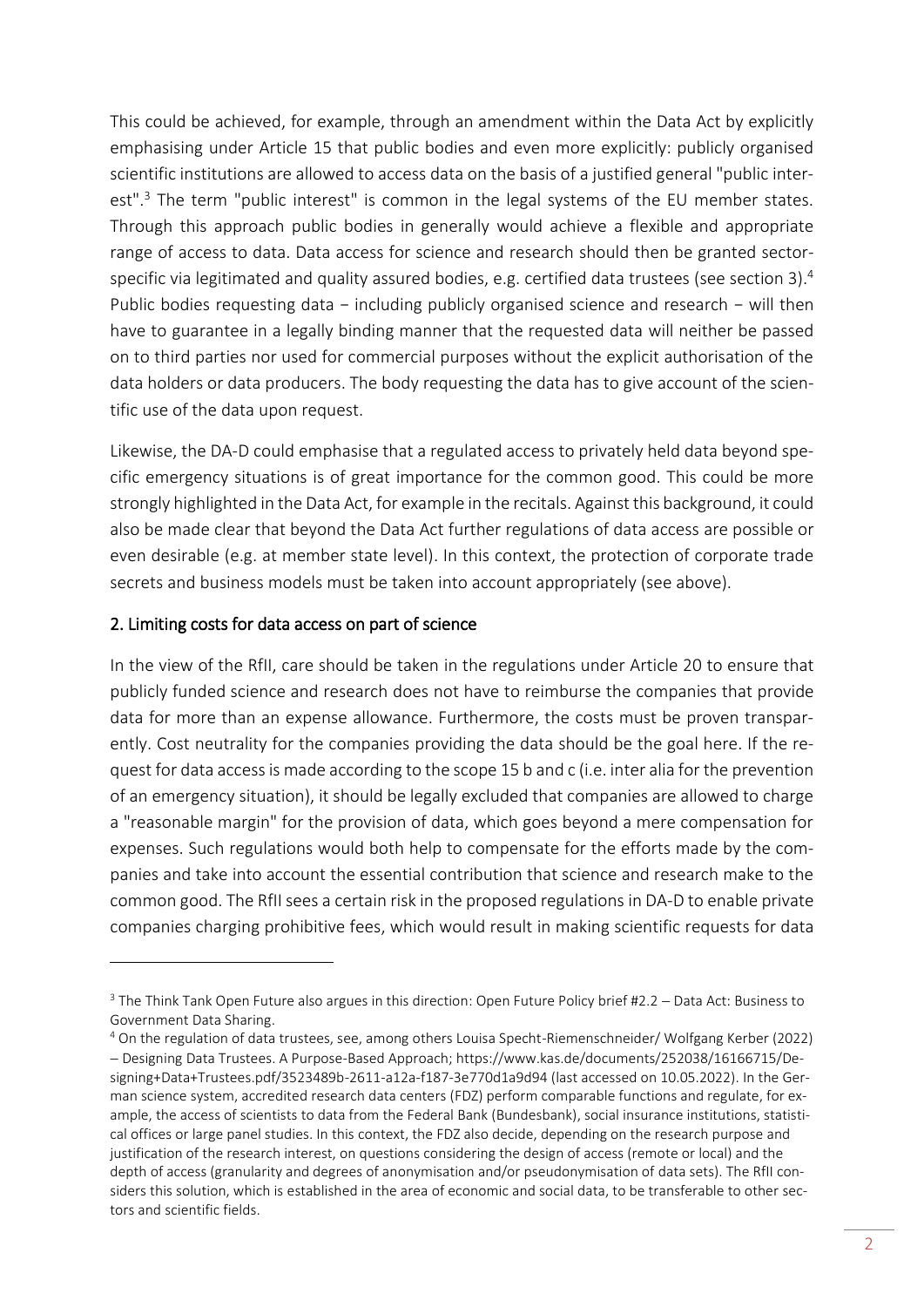access more difficult or even preventing these from the beginning. The Council also pleads for avoiding any direct or indirect incentives for developing lucrative business models for data provision by private companies at the expense of the public sector − and to the detriment of science and research.

## 3. Considering the needs of science in sector-specific regulations

The RfII suggests to formulate sector-specific data access regulations within the course of the development of the European Data Spaces, that are designed to be research-friendly and can promote voluntary incentives for B2G data exchange. In that respect, the RfII welcomes the approach of the EU Commission to allow access to health data on the basis of public interest in the recently published proposal for a Regulation on the European Health Data Space. The RfII will further observe the developments around the establishment of the European Data Spaces.<sup>5</sup>

In this context, the RfII would like to draw attention to the regulations of the Data Governance Act (DGA) on "new intermediaries" (approved by the European Parliament on April 6, 2022). The Council sees a high potential in developing data trustees in the field of B2G: as neutral bodies to collect data access requests as well as to reconcile diverging interests of data holders/data producers and data users. The RfII argues, that data trustees would also be advantageous for companies that potentially provide data, as they would not be confronted with a multitude of singular, ad hoc requests from public bodies for data access and data processing. The RfII would also welcome the further development and testing of potential data trustee models – with special regard to the already existing research data centers (Forschungsdatenzentren – FDZ) for long lasting data collecting scientific projects (e.g. panel studies) and numerous data-intensive public institutions in Germany.<sup>6</sup> These centers already operate under very high security standards. Data trustees can also help private companies to develop and set standards in the area of interoperability and data quality, which at the same time protect the business models and trade secrets of the companies providing the data. Therefore, the RfII recommends that the potential of intermediaries previously mentioned in the Inception Impact Assessment on the Data Act should be referred to again within the final version of the Data Act. This could be done by at least considering the potential role of intermediaries in the recitals of this Act.

 $\overline{a}$ 

<sup>&</sup>lt;sup>5</sup> European Commission (2022) – Proposal for a Regulation of the European Parliament and of the Council on the European Health Data Space; [https://ec.europa.eu/health/publications/proposal-regulation-european-health](https://ec.europa.eu/health/publications/proposal-regulation-european-health-data-space_en)data-space en (last accessed on 10.05.2022).

<sup>6</sup> See remarks in footnote 4.